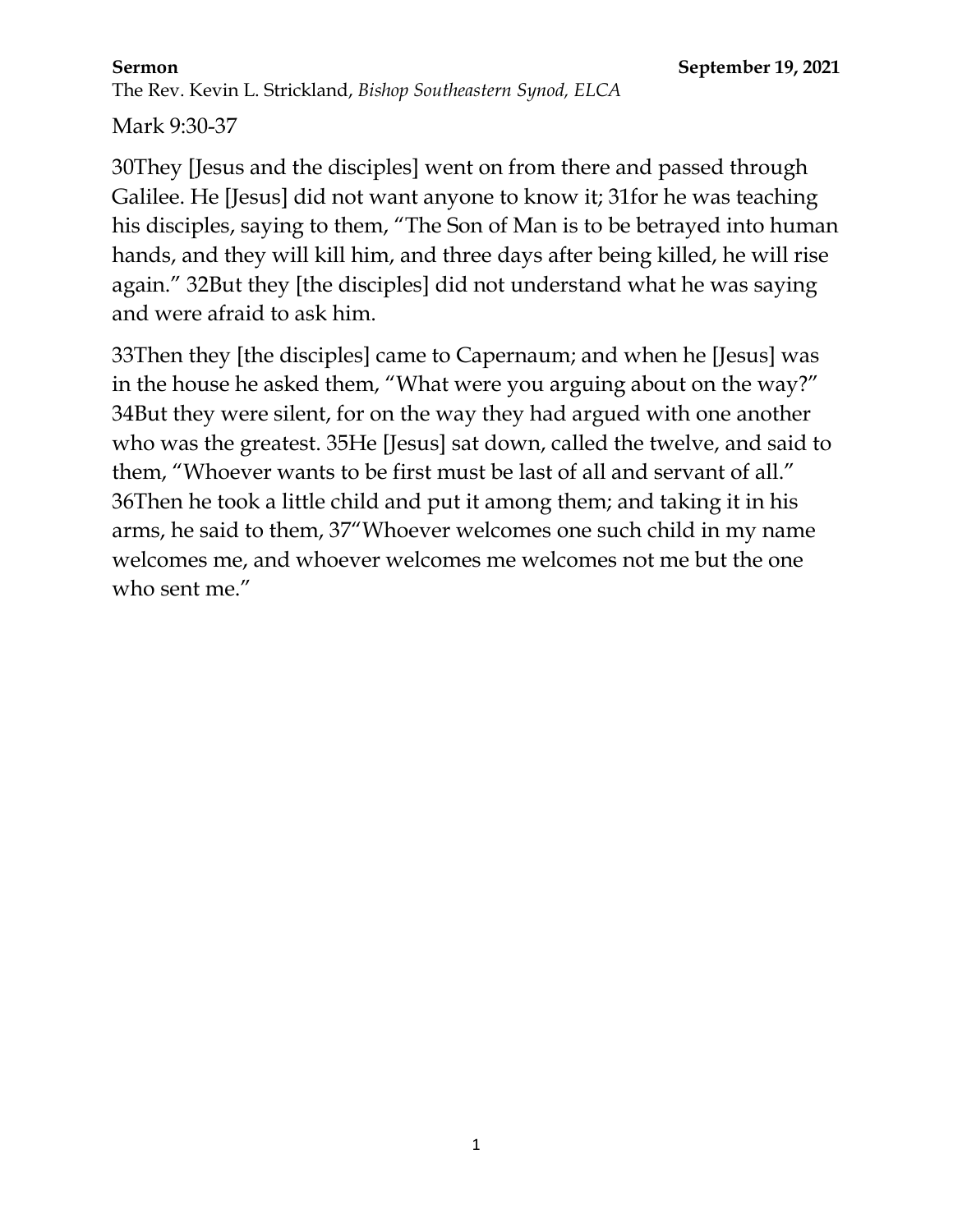In the name of Jesus + Amen.

Maybe it's just me, but I have never been part of a church that was without controversy, arguing, conflict, ladder climbing for status, egos that get in the way; have you?

If anyone raised their hand, I was going say, "Please tell us your secret, or better the name, address, and time of worship of such a place."

A church without controversy, argument, conflict, ladder climbing for status, egos that get in the way. Does a church without any of that exist?

Apparently in Nashville, TN it does. Well, at least according the church name and sign. Across from Tennessee State University in Nashville there is a congregation that has the longest name on a church sign:

# *The House of the Lord, Which is the Church of the Living God, The Pillar and Ground of the Truth, Without Controversy, Incorporated.<sup>1</sup>*

A church without controversy, arguing, conflict, ladder climbing for status, egos that get in the way! Whoever heard of a church without all those things?

"The truth of the matter is, the people of God have always been and probably always will be a contentious lot, given to fussing with each other about all sorts of things, some of which matter and most of which don't." (Delmer Chilton)

And that's where we find ourselves in today's Gospel lesson. Jesus finds his disciples arguing or discussing, pondering, reasoning as the word is also translated; with one another about who was the greatest.

 $\overline{\phantom{a}}$ <sup>1</sup> Delmer Chilton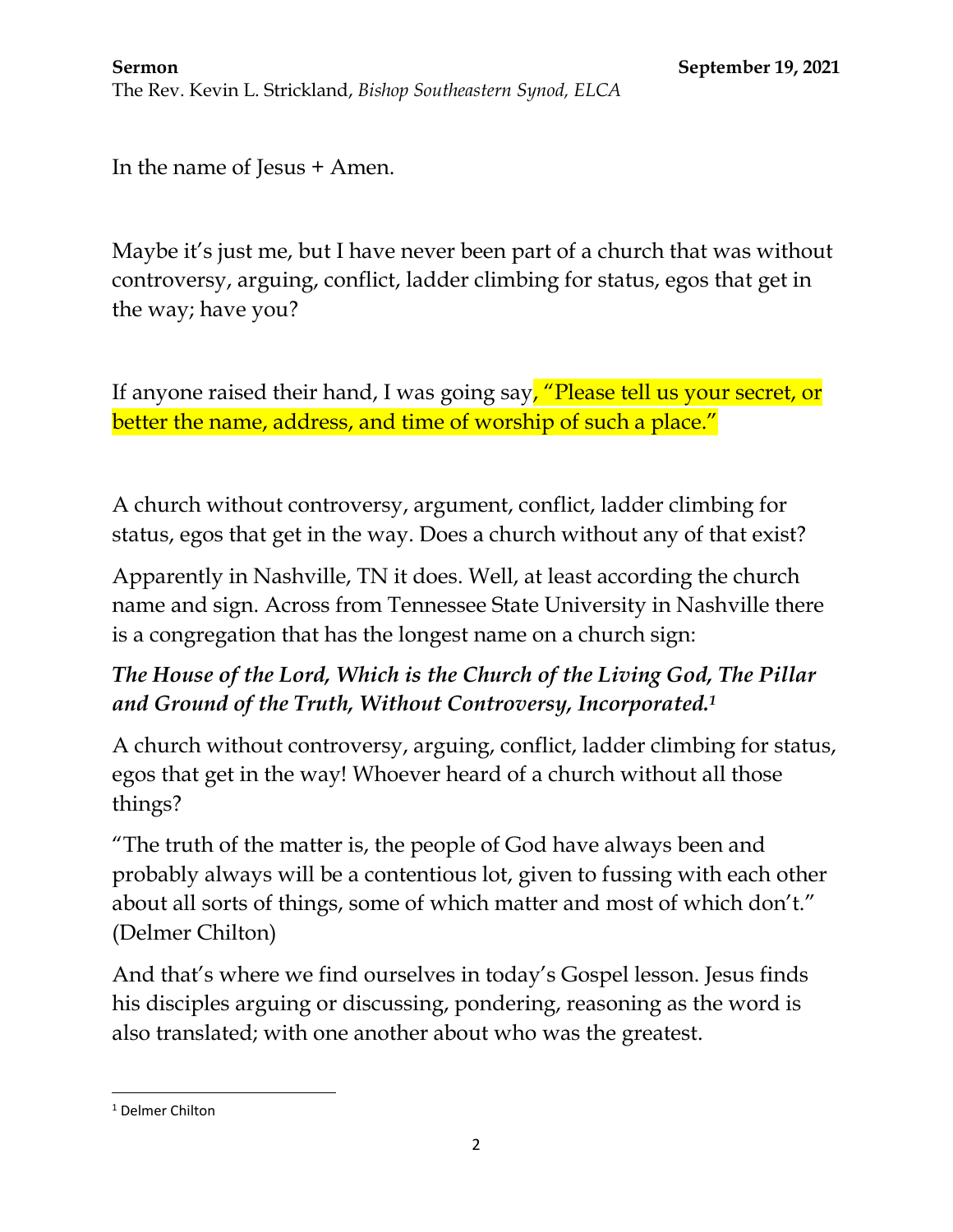The Rev. Kevin L. Strickland, *Bishop Southeastern Synod, ELCA*

Who is the greatest or who is greater? As if faith were just a competition.

They are having this conversation with one another, right after Jesus had told them that as the Messiah he would have to suffer, die for the whole world and that to be his followers, they would have to "take up their cross" as well.

He presents them with a reversal of riches, honor, and status compared to the world's standards. And yet, they still don't get it. They still struggle for status, and honor based on the world's definition.

"Who's the greatest" as if faith is a competition—and I know a lot of people who think that is true. Maybe that is why Jesus asks a question rather than making a statement. "What are you discussing?" "What were you talking about?"

The disciples fall silent and don't answer. Maybe, it's because they didn't need to. Jesus knew. And, like a patient teacher or loving parent, Jesus invites them to sit with him, lean in, learn once more about the work they are called to, the reversal of the kingdom economics, and what servant leadership looks like.

# "Whoever wants to be first must be last of all and servant of all?"

Last of all? Servanthood? Cleaning up the streets late at night, changing beds and bedpans at the hospital of dying patients, scrubbing pots and pans at a restaurant you otherwise never would be able to afford to eat in.

And to give answer to the disciple's question of greatness, Jesus performs what could possibly be the first children's sermon in all the gospels. He literally puts a child in the middle of the disciples and this child becomes the object lesson.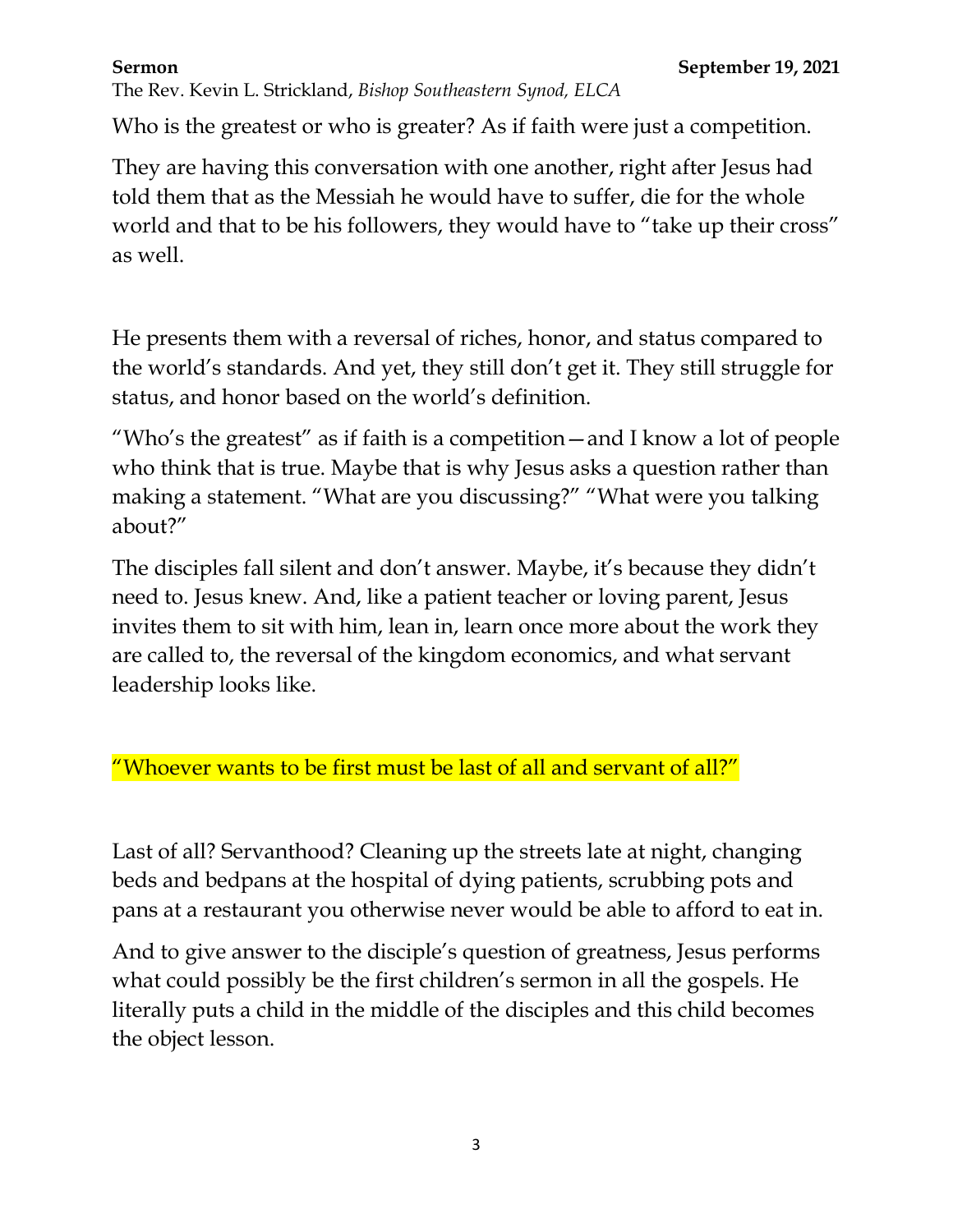"It is interesting to note that the Greek words for child and servant have the same root and that Jesus used both of these images; child and servant, as symbols of who the messiah is and who we, the followers of Jesus, are called to be in the world. Children and servants, powerless and defenseless ones, that's us." (Delmer Chilton)

With those words, Jesus provides the ultimate great reversal. There were many times when I was growing up that children were to be seen and not heard. It was way worse in Greco-Roman times. Children were symbols of

absolute powerlessness, possessions, even at times commodities.

**Sermon September 19, 2021** The Rev. Kevin L. Strickland, *Bishop Southeastern Synod, ELCA*

Jesus provides a dramatic illustration so that none of the teaching's power is lost. Placing a child in the midst of the Twelve, Jesus puts his arms around the child and invites the disciples to measure their greatness against that of a child.

"Whoever welcomes one such child in my name welcomes me, and whoever welcomes me welcomes not me but the one who sent me."

But we know that our modern world, gives highest honor and respect to those with power and authority and importance. People see positions of strength from which they can control and manage others.

And the call of the Gospel to us today is the same as it was to those to whom Jesus spoke personally. It may be that way in the world, but it must not be that way among you my followers.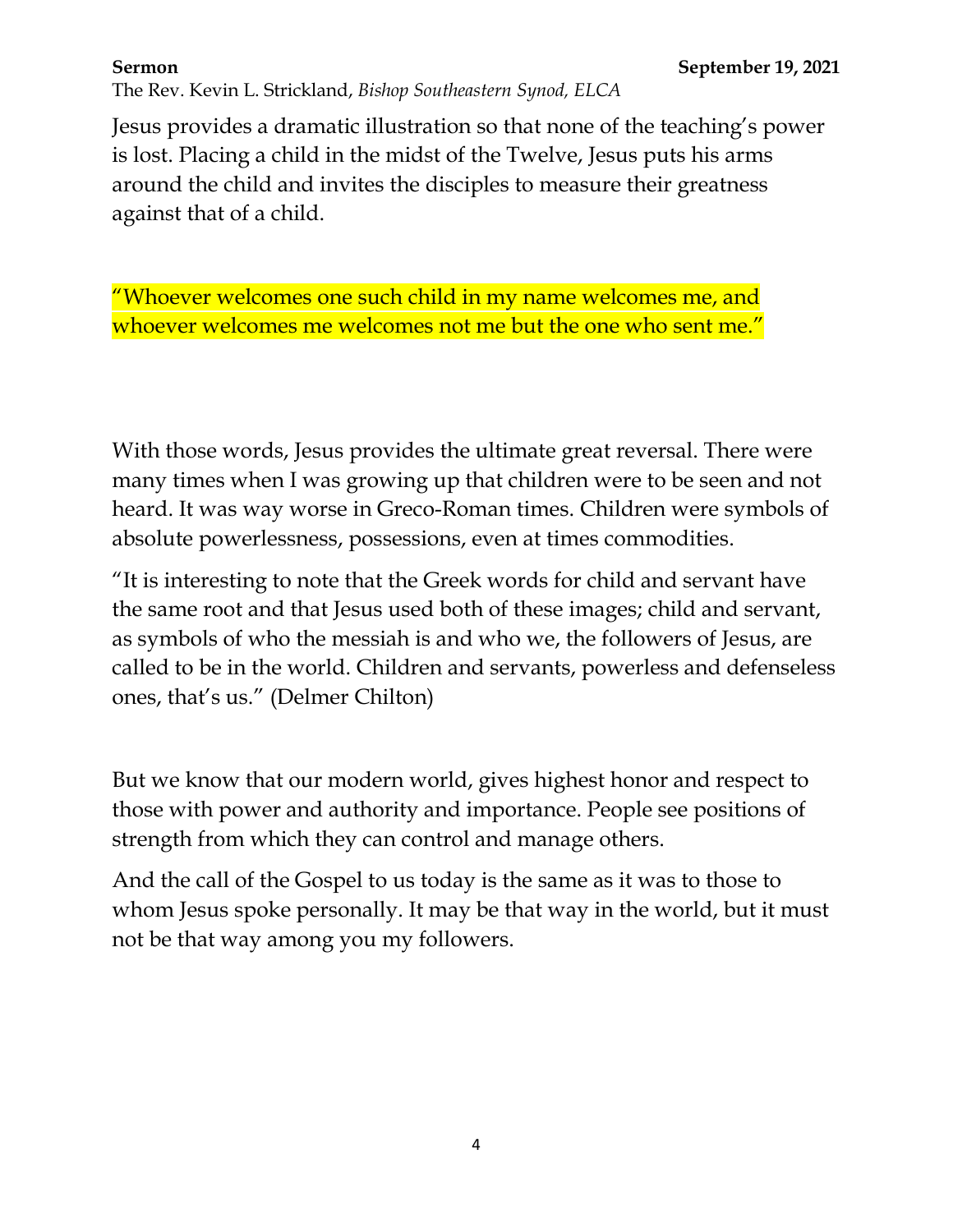The Rev. Kevin L. Strickland, *Bishop Southeastern Synod, ELCA*

It may not be possible for the church to be the church and be without controversy. On the other hand, just because we have controversy, it is not necessary that we forget what it means to be followers of this one who bids us to take up our cross, follow, and welcome those that the world deem a controversary or unwelcomed.

As Christians who hear today's gospel, we are called to live our lives differently. Our actions are called to put great value on the very things our world sometimes deems worthless.

We are called to offer hope to those who have been denied hope, raising our voices on behalf of those whose voices are not heard. We must embrace them as Jesus did even the littlest child, the snot nosed child, the annoying child, the loud child, the angry child, the hurt child.

For me, the power of today's gospel is what it calls us to as a **Church.** How do we live our lives differently as a worshipping community differently because we hear Jesus' words not only with our ears but also with our hearts?

How do we live and build community by our willingness to be last and to serve others? How does the church embrace the gospel's wisdom and stand apart from the world's wisdom, which would have us striving to be first, best, and greatest?

"Whoever welcomes one such child in my name welcomes me, and whoever welcomes me welcomes not me but the one who sent me."